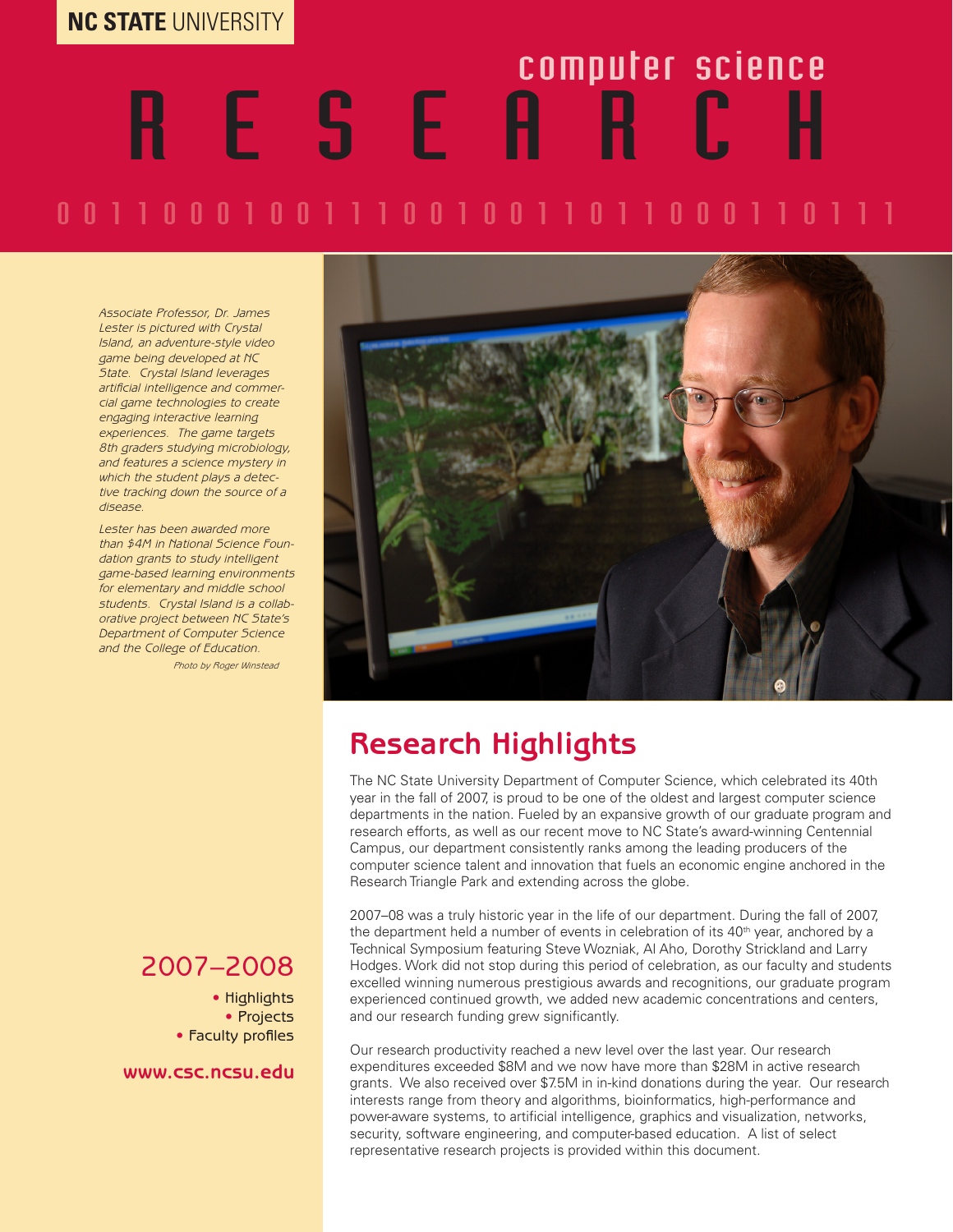### **Research Faculty**

#### **Annie I. Antón, Professor**

**PhD, Georgia Institute of Technology, 1997** Software engineering, requirements engineering, information privacy and security, policy

#### **Kemafor Anyanwu, Assistant Professor PhD, University of Georgia, 2007** Semantic computing: semantic Web, databases, data

mining, information retrieval, services computing **Dennis R. Bahler, Associate Professor**

**PhD, University of Virginia, 1987** AI: constraint processing, machine learning, hybrid neural-symbolic computing

#### **Donald Bitzer, Distinguished University Research Professor, PhD, University of Illinois, 1960** Convolutional decoding for high-speed networks;

high-speed, error-free communication channels

#### **Franc Brglez, Research Professor PhD, University of Colorado, 1970**

Distributed and collaborative workflows, databases, and groupware for the Internet

**Rada Y. Chirkova, Associate Professor PhD, Stanford University, 2002** Database performance, query-processing efficiency by designing and materializing views

### **Edward W. Davis, Professor**

**PhD, University of Illinois, 1972** Computer architecture—emphasis on design and application of highly parallel computers

**Jon Doyle, SAS Professor of Computer Science PhD, Massachusetts Institute of Technology, 1980** Artificial Intelligence, mathematical and philosophical foundations, rational agents, decision making

#### **Rudra Dutta, Associate Professor PhD, North Carolina State University, 2001**

Network design: optical, wireless sensor and mesh networks; future Internet design

#### **Robert Fornaro, Professor PhD, The Pennsylvania State University, 1969**

Networks and applications of real-time embedded computer systems, wireless sensor systems

#### **Vincent Freeh, Associate Professor PhD, University of Arizona, 1996**

Operating sys., compilers, programming languages distributed & parallel computing, embedded systems

**Edward Gehringer, Associate Professor PhD, Purdue University, 1979**

Hardware support for memory management, objectoriented software systems—performance studies

#### **Xiaohui Gu, Assistant Professor PhD, University of Illinois, 2004**

Distributed systems, operating systems, computer networks

### **Khaled Harfoush, Associate Professor PhD, Boston University, 2002**

Computer networking, Internet measurements, peerto-peer systems, routing protocols

#### **Christopher G. Healey, Associate Professor PhD, University of British Columbia, Canada, 1996**

Visualization & computer graphics: methods for rapidly, accurately, effectively visualizing lg. complex datasets

#### **Steffen Heber, Assistant Professor**

**PhD, Universität Heidleberg, Germany, 2001** Algorithms to compare and analyze gene order permutations, EST assembly, analysis of alternative splicing

## **Highlights (cont.)**

During the past year, our faculty published 56 refereed journal papers, 167 refereed conference and workshop papers, one book, and 22 book chapters and other edited works. They also produced over 110 other publications, tutorials, editorials, and news articles and made media appearances and gave about 200 professional talks related to their research and educational activities. We have 17 faculty serving as editors or on editorial boards of leading professional publications and as members and officers in the most prestigious professional societies and organizations in their areas of specialty.

Our graduate program continues to grow. In 2007-2008, we awarded 101 masters (25 with thesis), and 15 PhD degrees, a rate comparable to that in top 30 computer science departments in the nation. We received 1,031 applications for admission to the graduate program for fall 2008 (up almost 10% from last year) and estimate that the PhD enrollment will approach 175 and the overall graduate program will grow to about 500 for Fall 2008. As a strong testament of value, our Masters in Computer Science degree was ranked #3 in the nation as a "Best Buy" in the category of "Online Degrees in Computer Science" by GetEducated.com.

Our facilities house more than 30 research groups, laboratories and centers. The notable addition during the 2007-08 academic year was the creation of the Secure Open Systems Initiative (SOSI), a research center that will make vital computer systems more secure. The center opened in April 2008 with the help of NC Congressman, David Price, after several years of close collaboration between representatives from the NC State Networking Technology Institute and several outside partners, particularly open-source giant Red Hat and the Army Research Office. Our faculty also play an integral role in the University's new Institute for Advanced Analytics which opened in 2007. Finally, in 2008 we were one of the first in the country to receive NSA's National Center of Academic Excellence in Information Assurance Research (CAE-R) designation.

In 2007–08, our faculty and students received a number of outstanding awards and accolades. Dr. Ting Yu became the department's 18<sup>th</sup> NSF CAREER Award winner. Dr. Bob Fornaro became the department's 9th member of the NC State Academy of Outstanding Teachers. Eight faculty including Drs. Annie Antón, Kemafor Anyanwu, Vince Freeh, Helen Gu, Christopher Healey, Steffen Heber, Laurie Williams, and Tao Xie received prestigious IBM Faculty Awards. Graduate students Travis Breaux and Sarah Heckman received prestigious IBM PhD Fellowship awards, Aaron Massey and Paul Otto won two of just 12 nationwide Google Policy Fellowships, Jennifer Robison received the very prestigious NSF Graduate Research Fellowship, and the work of David Cox, was featured on the cover of the May issue of *Notices of the American Mathematical Society*. Finally, a visualization model of Hurricane Katrina by Steve Chall and Theresa-Marie Rhyne of RENCI's NC State engagement center won top honors at the annual meeting of the U.S. Department of Energy's Scientific Discovery through Advanced Computing.

The department experienced some faculty changes during the year. We are very proud to announce the addition of Dr. Xuxian Jiang this fall. Dr. Purush Iyer, has taken a leave of absence to direct the US Army Research Office (ARO) Intelligent Systems program, and Dr. Richard Mayr joined the University of Edinburgh, U.K. We now have 43 faculty involved in research, 21 lecturers and adjuncts, and about 34 research, information technology and administrative support staff.

I would like to thank all who have contributed to our success during the last year, and during our first 40 years.

> Mladen Vouk Professor and Department Head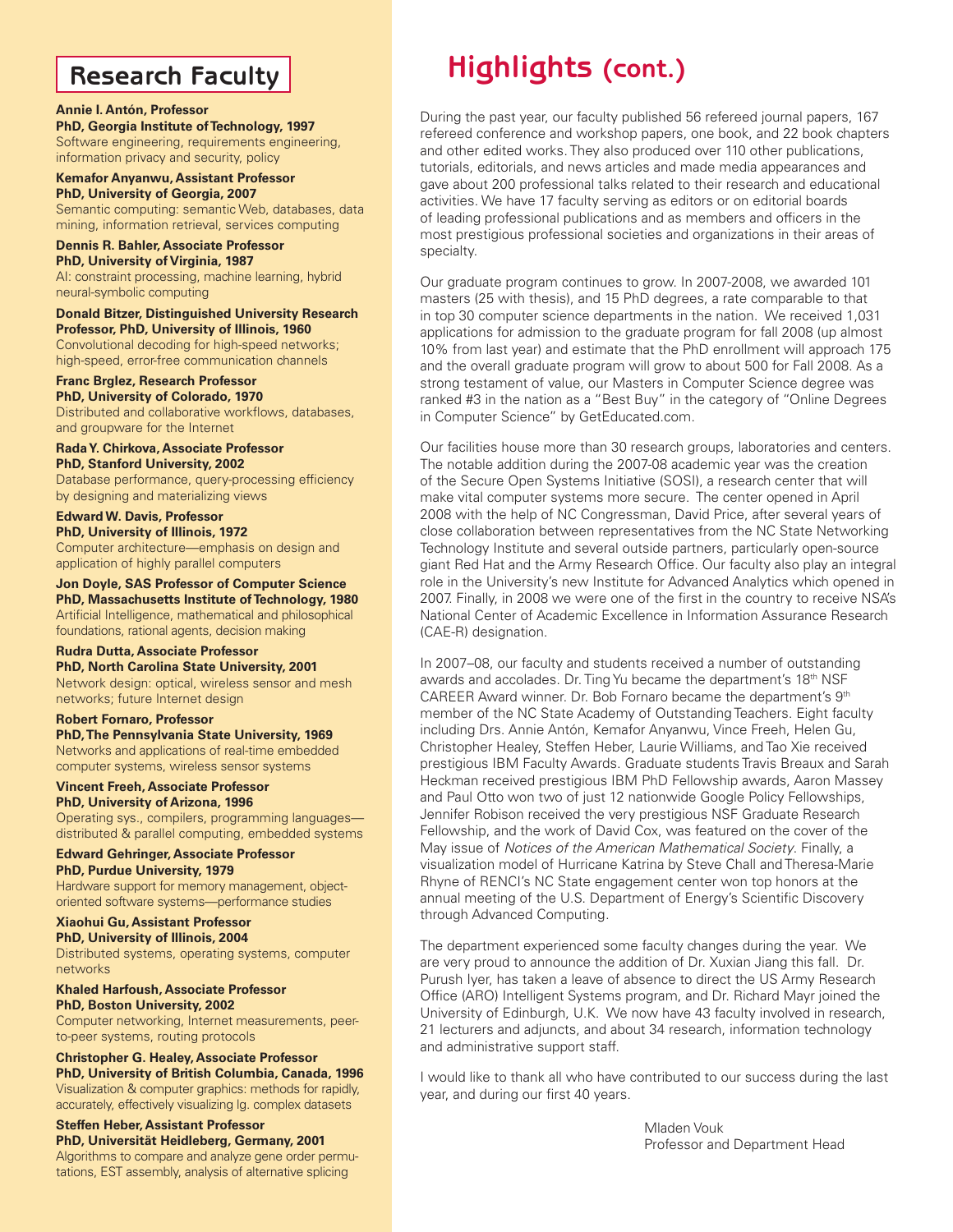### **Selected Research Projects Research Faculty (cont.)**

Complete list with abstracts is at

http://www.csc.ncsu.edu/research/

*R&D: Developing Science Problem Solving Skills and Engagement Through Intelligent Game-Based Learning Environments,* **James Lester, Hiller Spires, John Nietfeld, James Minogue. NSF (\$2,523,295, 8/1/2008– 7/31/2011)** 

*Secure Open Systems Initiative,* **Dennis Kekas, Peng Ning, Mladen Vouk, Rudra Dutta. Army Research Office (\$3,336,000, 4/3/2008–4/2/2010)**

*Comparative and Web-Enabled Virtual Screening,* **Xiaosong Ma (Co-PI), Jacqueline Hughes-Oliver (PI), Moody Chu, Gary Howell, Morteza Khaledi. NIH (\$1,111,110, 9/23/2005–7/31/2008)** 

*NOAA Interdisciplinary Scientific Environmental Technology(ISET) Cooperative Research and Education Center,* **Vince Freeh (Co-PI), Fredrick Semazzi (PI), Lian Xie, Jingpu Liu. NC A&T University via National Oceanic & Atmospheric Administration (\$978,528, 9/1/2006–8/31/2011)** 

*ITR: Encoding Rights, Permissions, and Obligations: Privacy Policy Specification and Compliance,* **Annie Anton, Julie Earp, Lynda Aiman-Smith, David Baumer. NSF (\$932,000, 9/15/2003–8/31/2008)** 

*High-Performance Data Analytics with Demonstrations to DOE-Mission Applications,* **Nagiza Samatova. Oak Ridge Nat'l Labs & UT-Battelle, LLC (\$920,002, 10/4/2007–8/31/2009)**

*NeTS-NBD: Measurement-Based Mobility Modeling for MANETs,* **Mihail Sichitiu (ECE), Injong Rhee. NSF (\$484,827, 8/15/2006–7/31/2009)** 

*CAREER: Trust and Provacy Management for Online Social Networks,* **Ting Yu. NSF (\$450,000, 8/1/2008–7/31/2013)**

*Toward Cognitive Habile Agents,* **Robert St. Amant. NSF (\$375,266, 1/1/2006–12/31/2008)**

*NeTS-NR: Traffic Quantization: A Formal Framework for Quality of Service (QoS) and Scalability in Packet-Switched Networks,* **George Rouskas. NSF (\$357,314, 9/1/2004–8/31/2009)**

*BPC-A: The STARS Alliance: A Southeastern Partnership for Diverse Participation in Computing,* **Laurie Williams, Mladen Vouk, Sarah Berenson. UNC-Charlotte (NSF) (\$303,219, 3/1/2006–2/28/2009)**

*Mining Program Source Code for Improving Software Quality,* **Tao Xie. Army Research Office (\$300,000, 9/8/2008–8/30/2011)**

*REU Site:Design Tech: Sparking Research in Interactive Visual Design,*  **Benjamin Watson, Christopher Healey, R. Michael Young, Patrick Fitzgerald. NSF (\$268,763, 3/1/2006–2/28/2009)**

*CT-ISG: The Origin of the Code: Automated Identification of Common Characteristics in Malware,* **Doug Reeves. NSF, (\$268,510, 9/1/2008– 8/31/2011).**

*Collaborative Research: Effective Detection and Alleviation of Scalability Problems,* **Frank Mueller, Jerzy Bernholc. NSF (\$231,652, 9/1/2004– 8/31/2009.**

*IPA Agreement between NCSU and US Army Research Office for Dr. SP Iyer,* **SP Iyer. US Army Research Office (\$175,158, 2/11/2008–12/31/2008.**

*Policy-Based Governance for the OOI Cyberinfrastructure,* **Munindar Singh.** 

**University of California-San Diego (\$107,945, 5/3/2007–09/30/2008).**

*Enhancing Bioinformatics Education,* **Steffen Heber. NC Biotech Center (\$80,146, 5/16/2008–05/15/2009.**

*Enumeration and Structure in Combinatorial Families Defined By Linear Inequalities,* **Carla Savage. National Security Agency (DOD) (\$77,186, 4/21/2008–10/31/2009.**

*Process Coloring: An Information Flow-Preserving Approach to Malware Investigation,* **Xuxian Jiang. Purdue Univ. (\$50,000, 8/1/2008–12/6/2008..**

*Triangle Computer Science Distinguished Lecturer Series,* **Franc Brglez. Army Research Office (\$43,320, 9/1/2007–8/31/2010)**

**Thomas L. Honeycutt, Associate Professor PhD, North Carolina State University, 1969** Management information systems, computer modeling and simulation, computer literacy

**S. Purushothaman Iyer, Professor PhD, University of Utah, 1986** Programming and specification languages; software model-checking, probabilistic models of concurrency

**Xuxian Jiang, Assistant Professor PhD, Purdue University, 2006** Virtual machines and security

**James C. Lester, Associate Professor PhD, University of Texas, 1994** Artificial intelligence, intelligent user interfaces, intelligent tutoring systems, computational linguistics

**Xiaosong Ma, Assistant Professor (joint appointment with ORNL), PhD, University of Illinois, 2003** High performance computing, parallel I/O, storage systems, scientific data management

**Frank Mueller, Associate Professor PhD, Florida State University, 1994** Compilers and code optimization, concurrent and distributed, real-time and embedded systems

**Peng Ning, Associate Professor PhD, George Mason University, 2001** Computer and network security: new techniques for building trustworthy systems and wireless security

**Harry Perros, Alumni Distinguished Graduate Professor, PhD, Trinity College, Ireland, 1975** Performance analysis of optical networks, performance monitoring of grids, queueing networks

**Douglas S. Reeves, Professor PhD, The Pennsylvania State University, 1987** Network security, peer-to-peer computing and overlay networks, real-time communication

**Injong Rhee, Associate Professor PhD, UNC Chapel Hill, 1994** Computer/wireless/sensor networks, multimedia networking, distributed systems, operating systems

**Robert D. Rodman, Professor PhD, University of California, Los Angeles, 1973** Spoken natural language dialogue and voice I/O sys., applying AI to error recovery in speech recognition

**George N. Rouskas, Professor PhD, Georgia Institute of Technology, 1994** Network architectures and protocols, optical networks, grid computing, scheduling

**Nagiza Samatova, Associate Professor (joint apt. w/ORNL), PhD, Russian Acad. of Sci. (CCAS), 1993** Graph theory & algorithms, bioinformatics, sys. biology, data management, data integration

**Carla D. Savage, Professor PhD, University of Illinois, 1977** Combinatorics, combinatorial algorithms, network algorithms, graph theory, discrete mathematics

**Munindar P. Singh, Professor PhD, University of Texas, 1993** Multiagent systems, intelligent agents, agent communication languages and protocols

**Robert St. Amant, Associate Professor PhD, University of Massachusetts, Amherst, 1996** Human-computer interaction, artificial intelligence, intelligent user interfaces, statistical expert systems